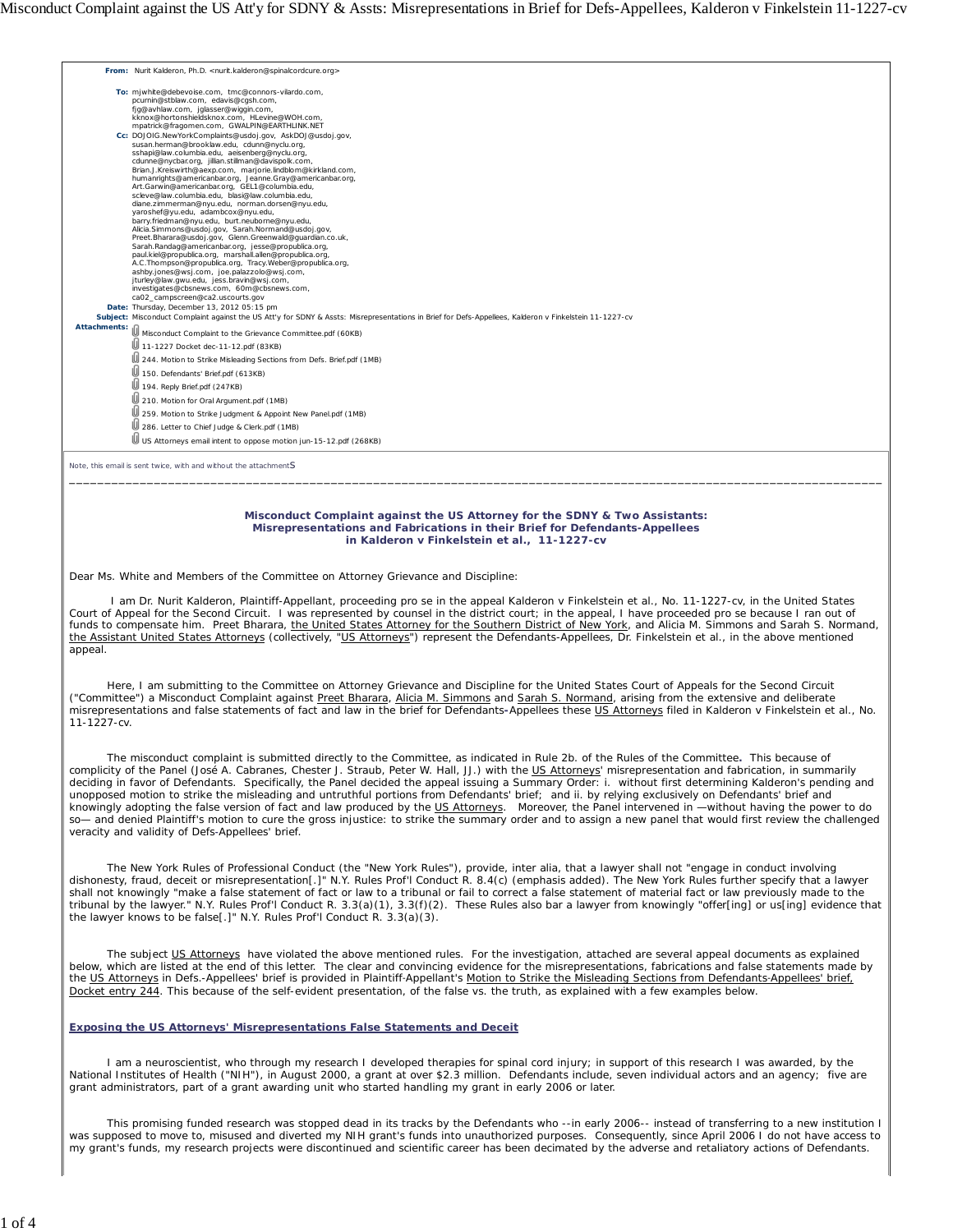Defendants' brief which was produced by the US Attorneys, Docket entry No. 150, is replete with and its arguments rely upon deceptive and<br>misleading statements of fact and law with respect to: i. Plaintiff's allegations in of action; ii. the documents and evidence --confirming Defendants' wrongdoing and malfeasance-- which are contained in the record on appeal; iii. the Orders appealed from; and iv. the content, issues and arguments in Plaintiff's Brief.

In the Motion to Strike the Misleading Sections from Defendants-Appellees' brief which consists of memorandum and accompanying declaration, the major fabrication, misrepresentation etc., in Defendants' brief were exposed by placing in tables, side-by-side, Defendants' false statement vs. the relevant actual statement made in Plaintiff's Complaint and/or brief in which the analysis for deception is self-evident, as demonstrated in the three examples below.

## *Example 1*

 As indicated above, one of the Complaint's central charges is that of financial fraud committed by the Defendants in handling Plaintiff's federal research grant. Accordingly, the Complaint alleged fraud on the part of the Defendants. It was prepared following the heightened pleading requirements as set under Fed. R. Civ. P. 9(b) "*In alleging fraud* or mistake, *a party must state with particularity the circumstances constituting fraud* or mistake" and by this Court. *Mills v. Polar Molecular Corp.,* 12 F.3d 1170, 1175 (2d Cir.1993). Nevertheless, the US Attorneys deceptively base their Argument in the Defendants' brief on the false cardinal statement that *"*[*b*]*ecause the complaint does not allege fraud on the part of the Defendants*, Kalderon was *not required to meet* the heightened pleading standard of *Rule 9(b)*," (emphasis added) Defs.-Br. 33 The Complaint contains dozens of paragraphs alleging fraud two of these are shown in below:

| Misrepresenting the Complaint's<br>Nature the Misleading Statement in<br>Defs.-Br. p. 33.                                                                                           | The Actual Statement made in the<br>Complaint, by ¶ No., about Fraud<br><b>Committed By Defendants</b>                                                                                                                                                                                                                                                                                                                                                                                                                                                                                  |
|-------------------------------------------------------------------------------------------------------------------------------------------------------------------------------------|-----------------------------------------------------------------------------------------------------------------------------------------------------------------------------------------------------------------------------------------------------------------------------------------------------------------------------------------------------------------------------------------------------------------------------------------------------------------------------------------------------------------------------------------------------------------------------------------|
| Because the complaint does not allege<br>fraud on the part of the Defendants,<br>Kalderon was not required to meet the<br>heightened pleading standard of Rule<br>9(b). See Br. 36. | Defendants are corrupt<br>1 <sub>1</sub><br>government actors who committed<br>multiple acts of financial fraud in the<br>handling of Kalderon's Grant, activities<br>exposed and complained about by<br>Kalderon.                                                                                                                                                                                                                                                                                                                                                                      |
| Because the complaint does not allege<br>fraud on the part of the Defendants,<br>Kalderon was not required to meet the<br>heightened pleading standard of Rule<br>9(b). See Br. 36. | 21. (c) Defendants illegally<br>circumvented the March 9, 2006 order in<br>three principal respects:<br>In addition to unlawfully<br>ii.<br>reinstating the College as grantee<br>institution, Defendants refused to<br>consider an application for the transfer<br>of the NS-Grant to a new grantee<br>Along with the fraudulent payment to<br>College of \$124,707 Defendants also<br>withdrew, without any legal authority,<br>the sum of \$78,425 from the NS-Grant<br>leaving zero dollars remaining in the<br>NS-Grant killing Kalderon's research<br>project and her livelihood. |

The Panel adopted the above false version of the US Attorneys that "*the complaint does not allege fraud on the part of the Defendants"* and described the detail given in the Complaint about the mishandling of \$203,132 NIH funds by the Defendants as rambling: "*Kalderon's rambling, 126-page complaint (though submitted by counsel) was neither short nor plain," M*oreover, the Panel rebuked Kalderon's attorney for not adopting the <u>US Attorneys</u> version,<br>forcing thereby the district court to do the "*yeoman's task*" of e *to observe that the District Court would have acted well within its discretion in dismissing the complaint (with leave to replead) for failure to comply with Rule 8(a)(2)* . . . *In addition, dismissal in this case at the outset with instructions to counsel to replead in compliance with Rule 8 would in all likelihood have obviated the need for the District Court to perform the yeoman's task of doing what counsel was obligated to do in the first place*." Summary Order

## *Example 2*

The US Attorneys knowingly offer false evidence in Defendants' brief misrepresenting that Kalderon was employed by NYU (New York University) when the Complaint alleges that due to Defendants' actions Kalderon was unemployed and unemployable since March 2006. Further, the Complaint alleges in detail the chronology of events and Defendants' actions that derailed the Grant transfer to, and obstructed the employment of Kalderon at NYU. Below shown are only 4 of these events, to make the point of the deliberate deception:

| <b>Fabrication of NYU &amp; Kalderon</b><br>Relationship and Chronology of<br>Events the Misleading Statement<br>in Defs.-Br. p. 3 | <b>Actual Chronology of Events and</b><br>the Deliberate Interference by<br>Defendants in NYU & Kalderon<br>Relationship as Stated in<br>Complaint, by ¶ No. |
|------------------------------------------------------------------------------------------------------------------------------------|--------------------------------------------------------------------------------------------------------------------------------------------------------------|
| Kalderon was employed by                                                                                                           | 221. Following NYU administrative                                                                                                                            |
| Kalderon then initiated [Oct 2006] a                                                                                               | regulations,                                                                                                                                                 |
| whistleblower action against the                                                                                                   |                                                                                                                                                              |
| $Collecte, \ldots$                                                                                                                 | Only after the grant's transfer, would                                                                                                                       |
|                                                                                                                                    | her appointment at NYU as a                                                                                                                                  |
| After the parties reached a                                                                                                        | Research Scientist be initiated.                                                                                                                             |
| settlement [Aug 2007] Kalderon                                                                                                     |                                                                                                                                                              |
| entered into an employment                                                                                                         |                                                                                                                                                              |
| relationship with NYU.                                                                                                             |                                                                                                                                                              |
|                                                                                                                                    |                                                                                                                                                              |
| Kalderon was employed by                                                                                                           | In May 31, 2007, the<br>227.                                                                                                                                 |
| Kalderon then initiated [Oct 2006] a                                                                                               | application for transfer to NYU was                                                                                                                          |
| whistleblower action against the                                                                                                   | ready to be submitted At that                                                                                                                                |
| $Collecte, \ldots$                                                                                                                 | time, Kari was told by NINDS staff                                                                                                                           |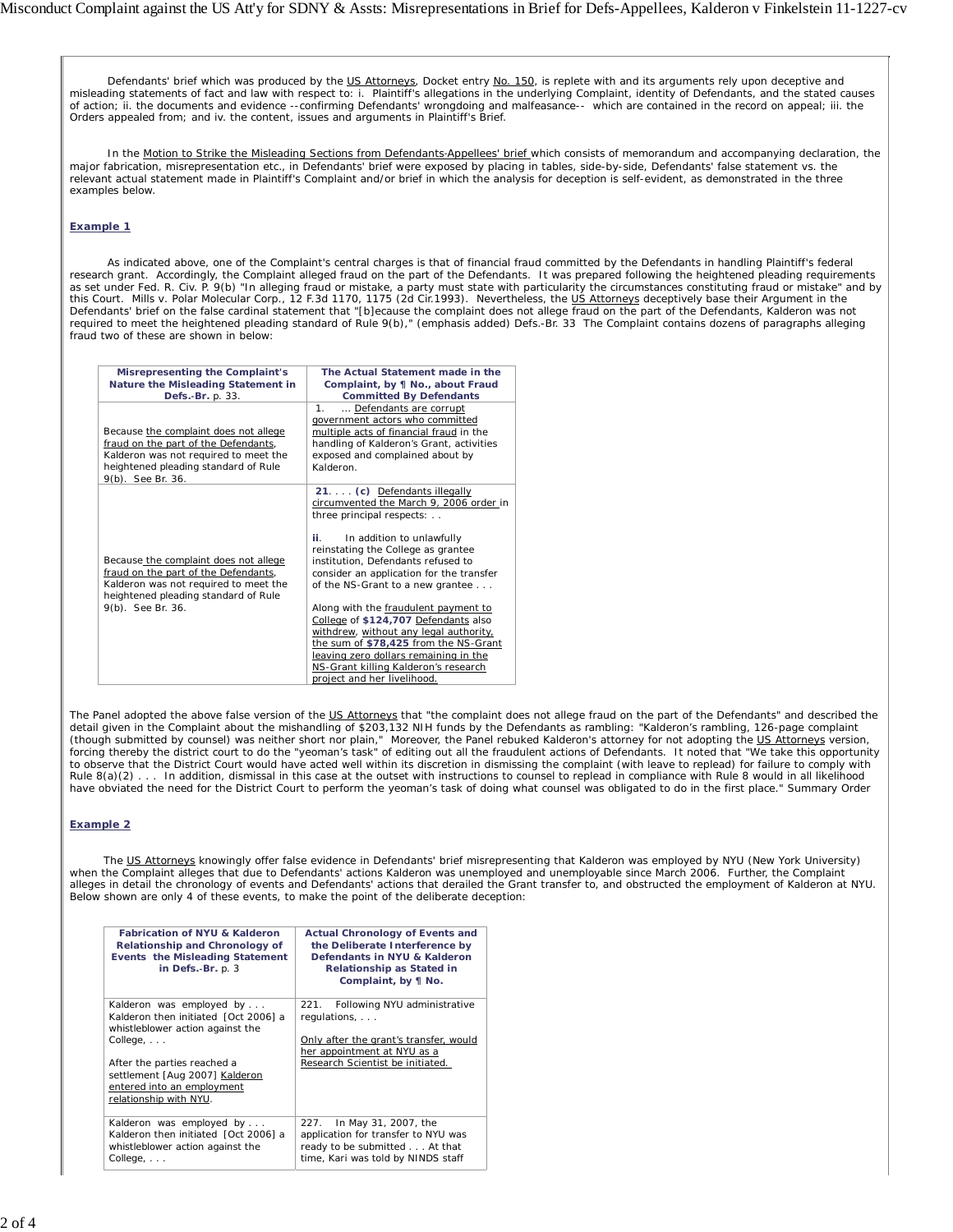| After the parties reached a<br>relationship with NYU. | settlement [Aug 2007] Kalderon<br>entered into an employment                                                                                                       | that the submission of this application<br>was embargoed.                                                                                                                                                                                           |
|-------------------------------------------------------|--------------------------------------------------------------------------------------------------------------------------------------------------------------------|-----------------------------------------------------------------------------------------------------------------------------------------------------------------------------------------------------------------------------------------------------|
| $Collecte, \ldots$                                    | Kalderon was employed by<br>Kalderon then initiated [Oct 2006] a<br>whistleblower action against the                                                               | 287. From the time [October 16,<br>20071 the 'Questionnaire' was<br>submitted by Defendants DeCoster<br>and Kvochak to NYU officials, the<br>next five months developed into a<br>nightmare ruining completely<br>Kalderon's relationship with NYU. |
| After the parties reached a<br>relationship with NYU. | settlement [Aug 2007] Kalderon<br>entered into an employment                                                                                                       | The NS-Grant was never activated at<br>NYU, and by March 19, 2008 NYU<br>decided to refuse to accept any rights<br>to the NS-Grant returning the<br>awarded funds to the NIH.                                                                       |
| $Collecte, \ldots$<br>After the parties reached a     | Kalderon was employed by<br>Kalderon was employed by<br>Kalderon then initiated [Oct 2006] a<br>whistleblower action against the<br>settlement [Aug 2007] Kalderon | 288.<br>At this time, since May, 2007<br>when NYU first was ready to submit<br>the grant application<br>Kalderon had remained without an<br>appointment, did not get salary, and<br>could not perform the funded<br>research project.               |
| relationship with NYU.                                | entered into an employment                                                                                                                                         |                                                                                                                                                                                                                                                     |

# *Example 3*

 The US Attorneys fabricated and misleadingly present a section of "Issues Presented for Review" which contradicts and misrepresents —on fact and law— the true nature of Kalderon's appeal and the actual Issues presented by Kalderon in her brief for review by this Court. Shown here is the violation of First Amendment issue in which the US Attorneys misrepresent and falsely state that Plaintiff complained not about Defendants but about the "College" and misrepresent the Supreme Court *Garcetti* holding which is exclusively applicable to public employees.

| The Fabricated Issues for Review                                                                                                                                                                                                                                                                                                                                                    | The Actual Statement of Issues                                                                                                                                                                                                                                                                                                                                                                                                                                                        |
|-------------------------------------------------------------------------------------------------------------------------------------------------------------------------------------------------------------------------------------------------------------------------------------------------------------------------------------------------------------------------------------|---------------------------------------------------------------------------------------------------------------------------------------------------------------------------------------------------------------------------------------------------------------------------------------------------------------------------------------------------------------------------------------------------------------------------------------------------------------------------------------|
| Misleadingly Presented in Defs.-Br.,                                                                                                                                                                                                                                                                                                                                                | Presented for Review of Kalderon's                                                                                                                                                                                                                                                                                                                                                                                                                                                    |
| D.6                                                                                                                                                                                                                                                                                                                                                                                 | Brief, p.2                                                                                                                                                                                                                                                                                                                                                                                                                                                                            |
| 1. Whether the district court properly<br>dismissed Kalderon's First Amendment<br>retaliation claim, where Kalderon's<br>complaints about the College's alleged<br>misuse of grant funds were made in her<br>official capacity as a principal investigator<br>pursuant to NIH policy and<br>where Kalderon failed to allege any<br>plausible retaliatory acts by the<br>Defendants. | 1. Did the district court fundamentally<br>err when dismissing Kalderon's claim of<br>violations by Defendants of her First<br>Amendment rights<br>by holding that Kalderon was effectively<br>a public employee -subject to the<br>Garcetti restricted protection- because<br>she was a recipient of a federal (NIH)<br>grant recipient and therefore prohibited<br>from enjoying the entire spectrum of the<br>First Amendment protections as the<br>ordinary private citizens can? |

"[W]hen public employees make statements pursuant to their official duties, the employees are not speaking as citizens for First Amendment purposes, and the Constitution does not insulate their communications from employer discipline." *Garcetti v. Ceballos*, 547 U.S. 410, 421 (2006).

### **Chronology of the Panel's Complicity with the US Attorneys' Misrepresentation**

 The misrepresentation and the false statements made by the US Attorneys in the brief for Defendants were exposed and brought to the attention of the Panel in Plaintiff's:

Reply brief, Docket entry No. 194; Motion for Oral Argument, Docket entry No. 210; and the Motion to Strike Misleading Sections from Defendants' Brief, Docket entry No. 244.

### *The Reply Brief*

Plaintiff's Reply brief primarily addressed the US Attorneys' advocacy and defense of the district court's dispositive actions, exposing that these are premised on blatant misrepresentation and fabrication of Plaintiff's arguments and pertinent law and precedent cases. For example, the Argument section presents under POINT III the following:

DEFENDANTS' ADVOCACY OF THE DISTRICT COURT'S DISMISSAL OF KALDERON'S FIRST AMENDMENT CLAIM IS *PREMISED ON BLATANT MIPRESENTATION OF KALDERON'S ALLEGATIONS AND OF THE GARCETTI SUPREME COURT HOLDING* WITH REGARD TO CITIZEN'S SPEECH WHO IS NOT A PUBLIC EMPLOYEE